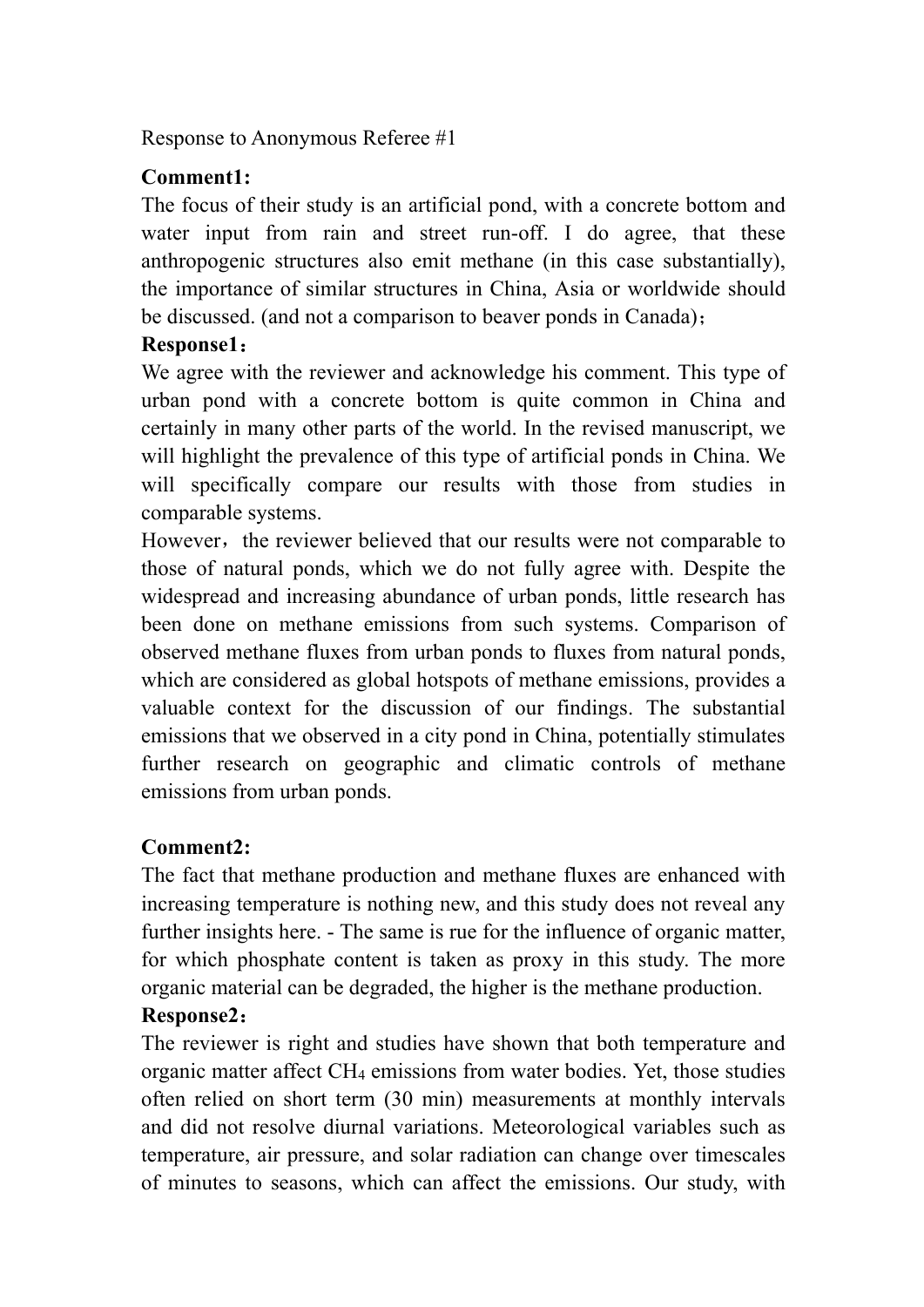high frequency flux measurements (half-hourly monitoring for 1 day, each month for one year), may have a higher probability of detecting direct temperature effects than studies using less frequent measurements, presumably being less influenced by seasonal primary productivity. In addition, our study not only analyzed the effects of temperature and eutrophication level on methane release, but also further explored the synergistic effects of temperature and eutrophication on methane release. Finally, environmental drivers of methane emissions from urban ponds are largely unknown and our results show that both temperature and trophic state are important drivers of methane emissions from urban ponds. This can contribute to future studies exploring the role of urban ponds in the global carbon budget and for predictions for changes under the influence of climate change and urban development.

### **Comment3:**

Other aspects which from a ecologic point of view could have been more interesting have not been taken into account, such as the influence of precipitation or street run-off, absence of vegetation and fauna(?), or as it is a man-made construction which measure could be taken to reduce the methane emission?

#### **Response3**:

The reviewer's Suggestions are very good. However, we did not consider rainfall and street runoff, and we chose sunny weather for in situ field monitoring every time. There are no large aquatic plants in the water we study, but there are microscopic algae and some aquatic animals in the water, and we don't really consider the influence of plants and animals. That's probably what we're going to focus on in the future. The observed correlation to phosphorous concentration, which is an important environmental driver, suggests that methane emissions can potentially mitigated by reducing nutrient input and eutrophication to urban ponds. We will highlight this aspect in the revised discussion section of the manuscript.

# **Comment15:**

L371 to my knowledge the calculation of the methane flux and k600 only relates to the water temperature but not air temperature.